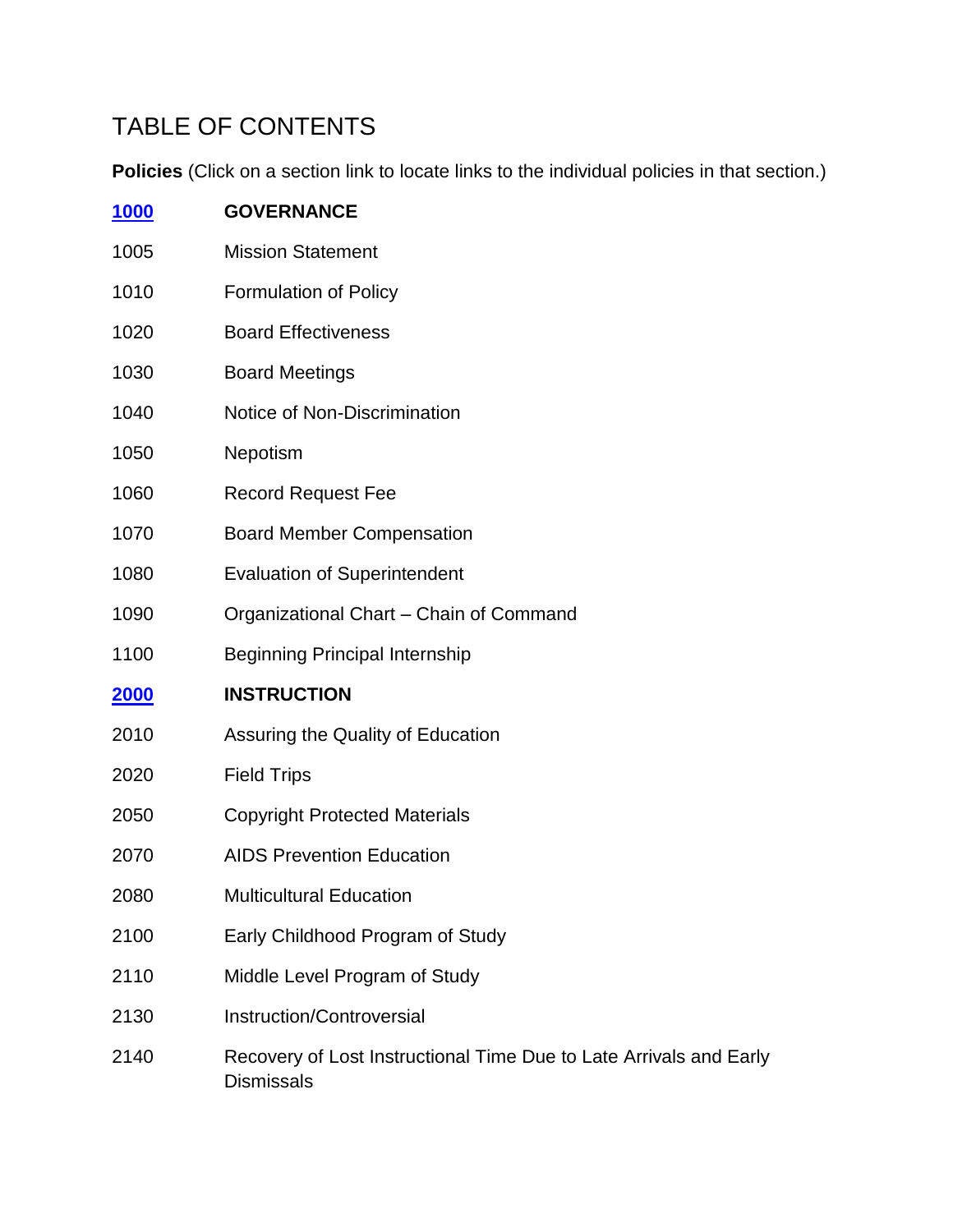| 2150        | <b>Driver's Education Vehicles</b>                                                                      |
|-------------|---------------------------------------------------------------------------------------------------------|
| 2170        | Homework                                                                                                |
| 2420        | Independent Educational Evaluation (IEE) Criteria                                                       |
| 2440        | <b>Virtual Education Program</b>                                                                        |
| 2461        | Recording of IEP Team Meetings                                                                          |
| <u>3000</u> | <b>STUDENTS</b>                                                                                         |
| 3020        | Grading                                                                                                 |
| 3025        | <b>Reporting Student Progress</b>                                                                       |
| 3030        | Retention                                                                                               |
| 3050        | <b>Inter-County Student Transfers</b>                                                                   |
| 3070        | Attendance                                                                                              |
| 3085        | Home School Instruction - Graduation Credits                                                            |
| 3090        | <b>Credit Recovery</b>                                                                                  |
| 3095        | Credit for Completion of College Work                                                                   |
| 3140        | <b>Graduation Requirements</b>                                                                          |
| 3150        | Dual Credit (for completion of college courses and other advanced<br>courses outside the school setting |
| 3160        | <b>Student Voter Registration</b>                                                                       |
| 3170        | <b>Student Use of Motor Vehicles</b>                                                                    |
| 3180        | McKinney-Vento Homeless Assistance Act                                                                  |
| 3200        | <b>Administration of Medicine</b>                                                                       |
| 3220        | <b>Communicable Disease</b>                                                                             |
| 3221        | Health Care Procedures - Communicable Diseases                                                          |
| 3225        | <b>Service Animals</b>                                                                                  |
| 3230        | Wellness                                                                                                |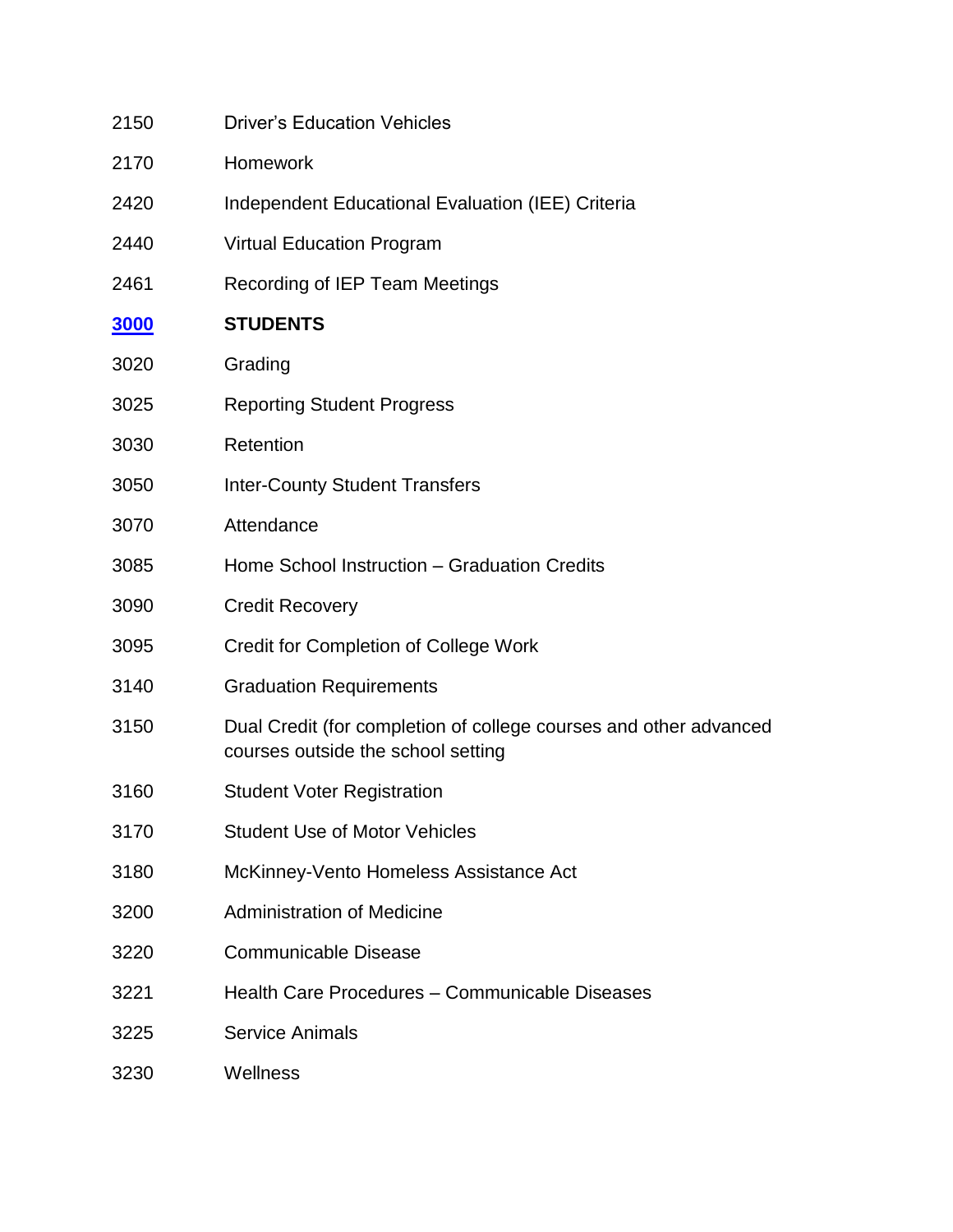| 3350        | Physical Education (PE) Credit (Alternative Policy)                                          |
|-------------|----------------------------------------------------------------------------------------------|
| 4000        | <b>PERSONNEL</b>                                                                             |
| 4010        | Personal Leave and Other Forms of Leave                                                      |
| 4010.AR     | <b>Personal Leave and Other Absences</b>                                                     |
| 4020        | Vacation                                                                                     |
| 4081        | Simulated Workplace Drug Free (HHS)                                                          |
| 4110        | <b>Employee Code of Conduct</b>                                                              |
| 4120        | Substitutes in Areas of Critical Need and Shortage                                           |
| 4150        | <b>Service Staff Development</b>                                                             |
| 4170        | Volunteers                                                                                   |
| 4190        | Guidelines for Educators Using Social Networking Sites                                       |
| 5000        | <b>FINANCE</b>                                                                               |
| 5010        | Overtime - FLSA Compliance                                                                   |
| 5020        | Approval of Bank Accounts                                                                    |
| 5030        | Equivalence                                                                                  |
| 6000        | <b>FACILITIES</b>                                                                            |
| 6005        | <b>Visitation of Schools</b>                                                                 |
| 6020        | Prohibition on Tobacco-Derived Products, Alternative Nicotine Products<br>and Vapor Products |
| 6030        | <b>Internet Safety</b>                                                                       |
| 6040        | <b>Political Activity</b>                                                                    |
| 6050        | <b>Asbestos Management</b>                                                                   |
| 6060        | <b>Naming District Facilities</b>                                                            |
| <u>7000</u> | <b>SCHOOL/COMMUNITY RELATIONS</b>                                                            |
| 7010        | <b>Advisory Committees</b>                                                                   |